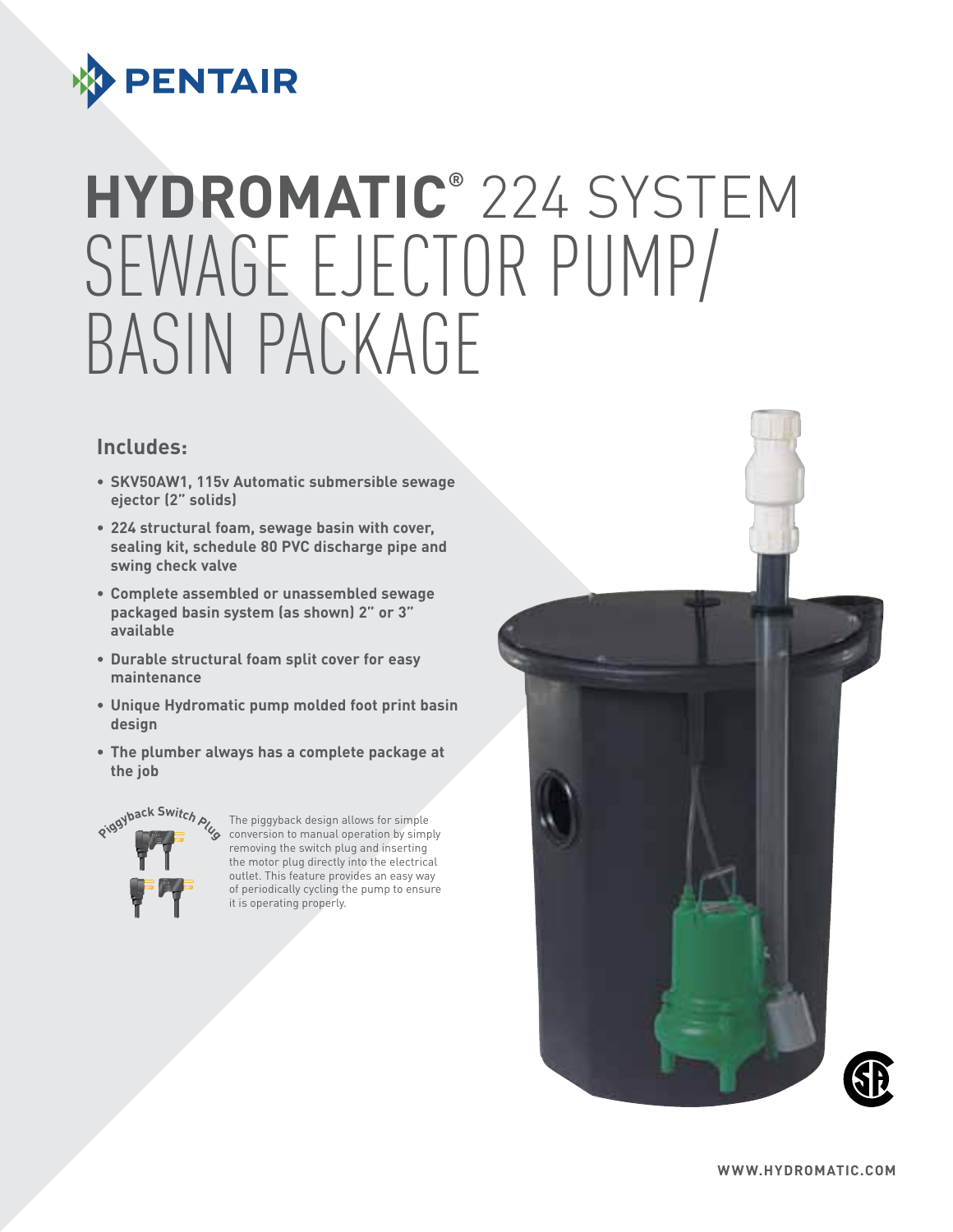# 224 SYSTEM Sewage Ejector Pump/Basin Package

### **Features**

- The Hydromatic<sup>®</sup> 224 SYSTEM is specifically designed to meet the demands of residential wastewater and sewage applications. The SYSTEM includes the Hydromatic Model SKV50AW1, 1/2 HP, 115/230 volt sewage ejector, 2" solids handling, 2" NPT discharge. The SKV50AW1 can handle capacities up to 180 gallons per minute and heads up to 20 feet. The SKV50AW1 features heavy duty cast iron construction with an oil-filled motor for cooler operation, permanent lubrication of the bearings and a longer, trouble-free pump life. The SKV50AW1 features a wide-angle piggyback float switch for reliable automatic operation.
- The 224 SYSTEM also includes Hydromatic's 224 Sewage Basin. The 224 Basin is nestable for conserving storage space and reducing shipping costs. This super strong structural foam basin is impact resistant and corrosion proof. Extra strong upper flange prevents deflection during installation. The 224 Basin comes complete with all the fittings, schedule 80 piping, swing check valve, grommets, o-rings, gasketing material and hardware required so the plumber always has the complete package at the job site.

## **224 SYSTEM Typical Installation**

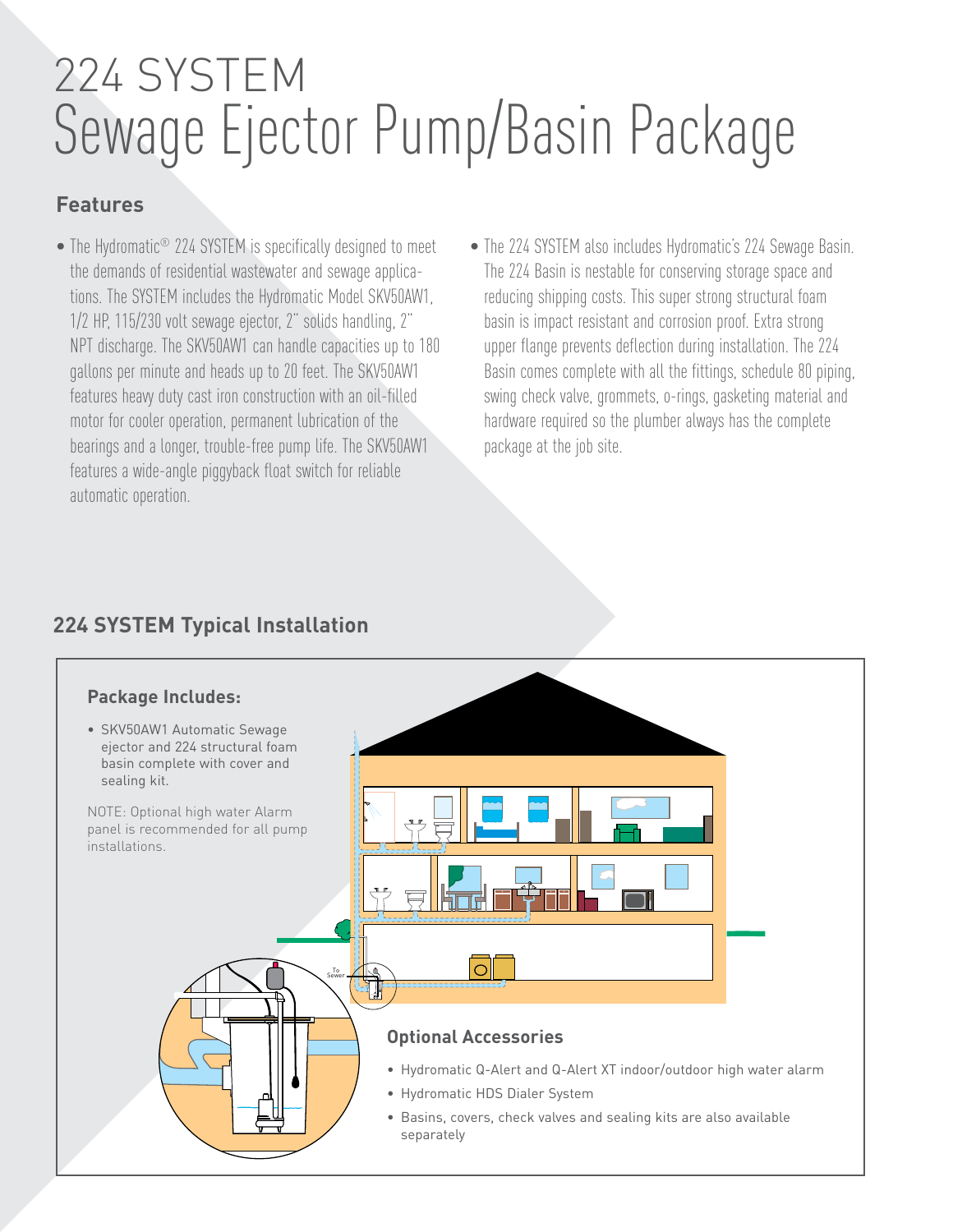# 224 system

# **Benefits**

#### **224 Basin**

- Unique split cover design allows the cover to be removed without having to disconnect the vent piping creating a quality, positive vent.
- Basins are nestable for multi-shipping and conserving warehouse space.
- Structural foam basins are made of durable polyethylene and injection molded for consistent quality.
- The lightweight, single piece construction allows for easier handling and installation. No heavy equipment or lifting required.
- Twelve 3/8" threaded inserts are molded in the top flange to fasten the lid on to the tank. This keeps the corrosive gases away and creates a strong unstrippable or unslippable insert.

#### **224 Seal Kit**

#### **Every seal package is complete with the following:**

- 2" electrical grommet with single or double electrical cord allowance.
- 4" inlet hub creates a positive seal and gives freedom so pipe alignment does not have to be perfect.
- 2" or 3" discharge o-rings available upon request.
- Neoprene gasket tape to attach to the tank lid to get a positive seal between basin and cover.
- 2" or 3" check valve is included with the package.
- The extra strong flange makes sure no deflection occurs during installation and cover always fits.

#### **224 Kit**

- Heavy duty structural foam cover made of injection molded for consistent quality.
- Strong and durable for abuse during installation, service and regular daily wear.
- The cover has allowances for the discharge seals, electrical grommet, and bolt holes.

# **Basin Dimensional Data**